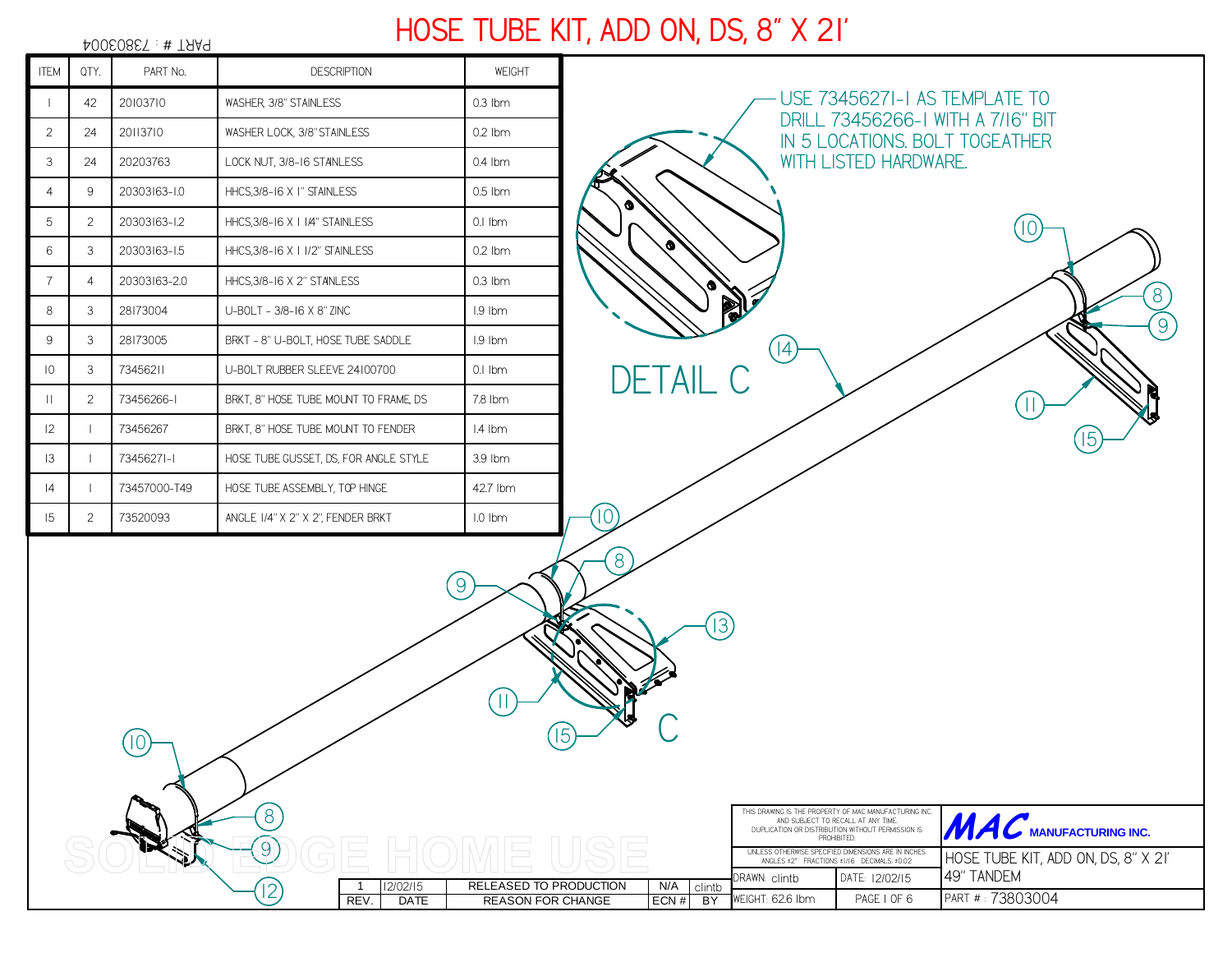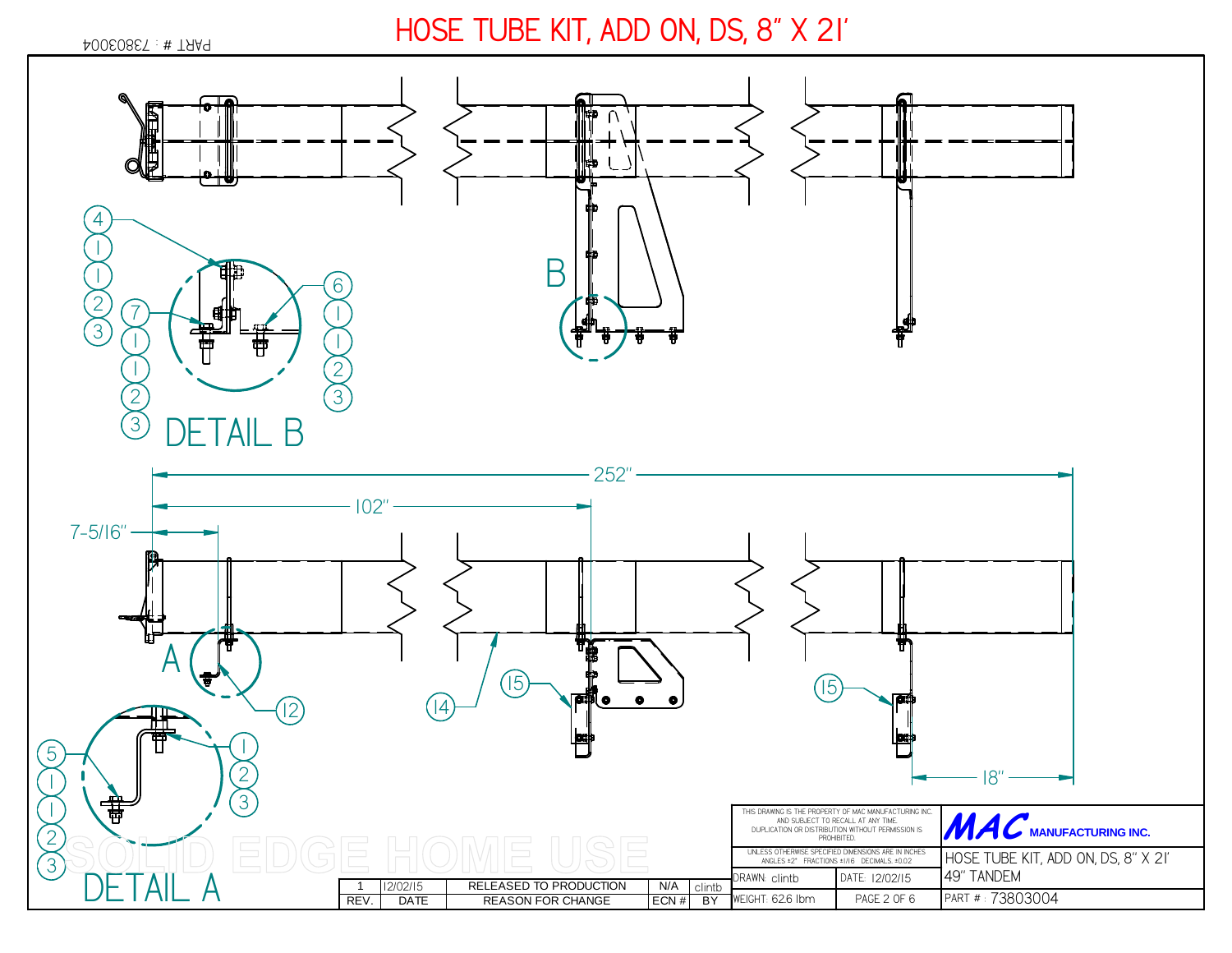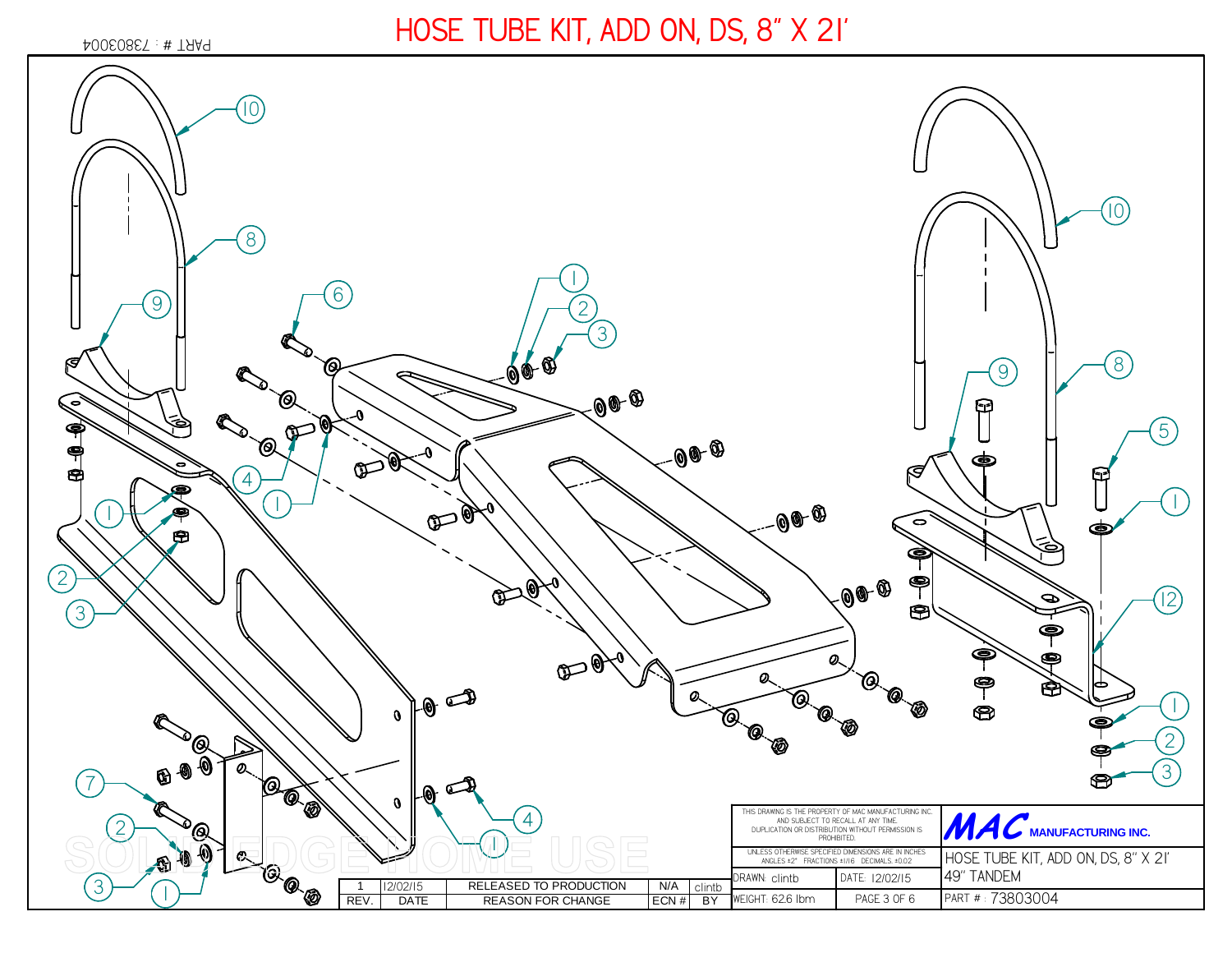*73803004* PART # :

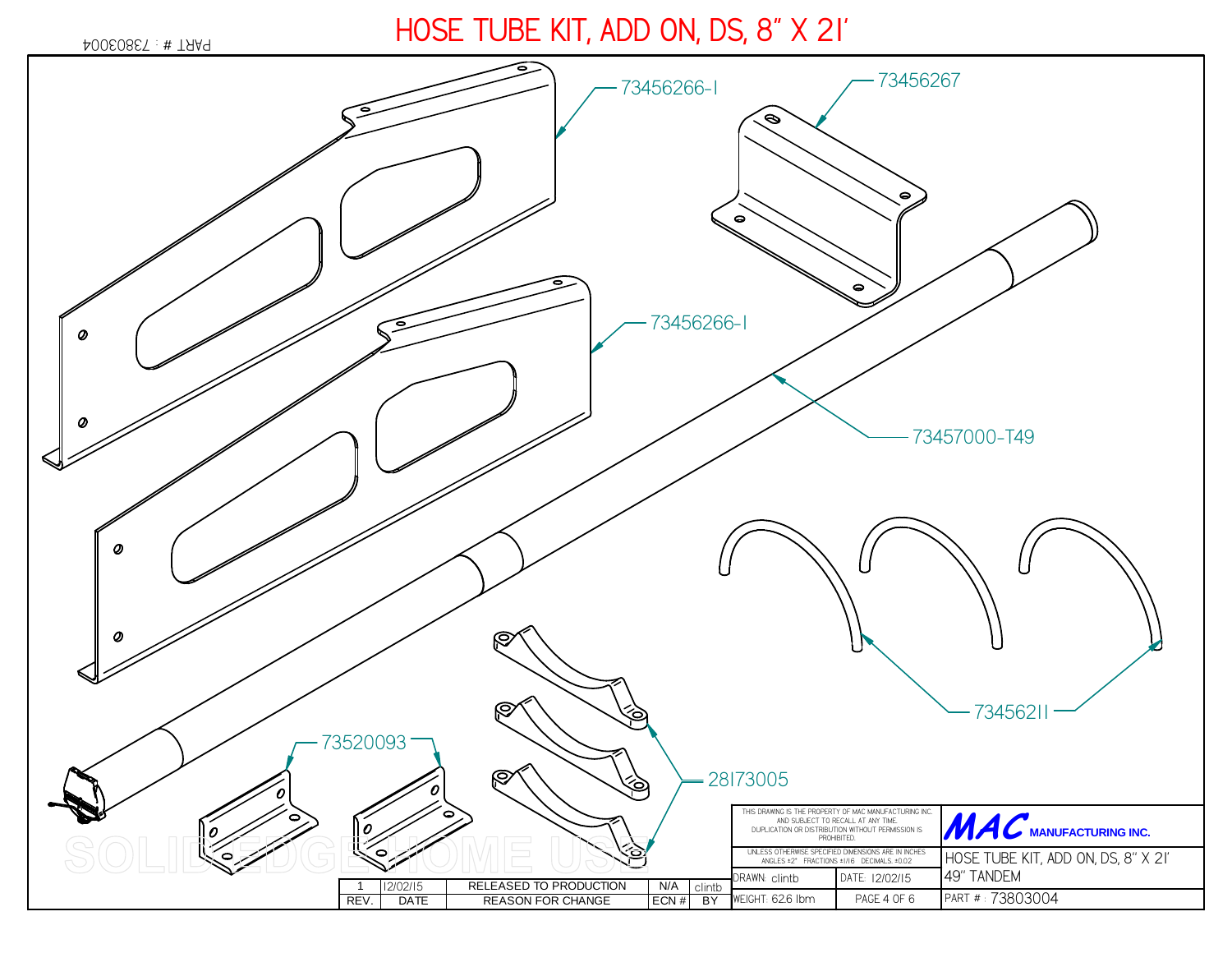